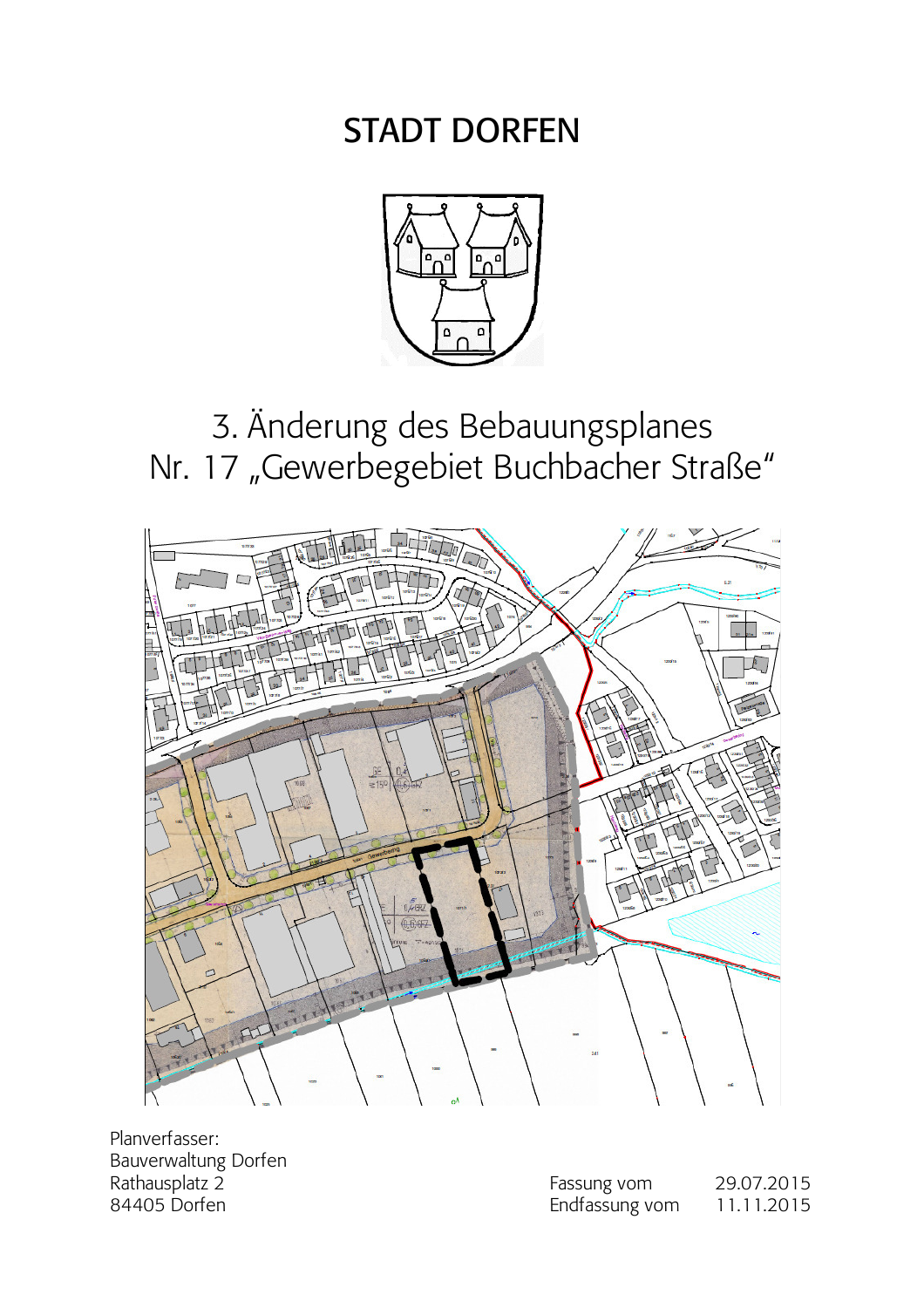

Endfassung: 11.11.2015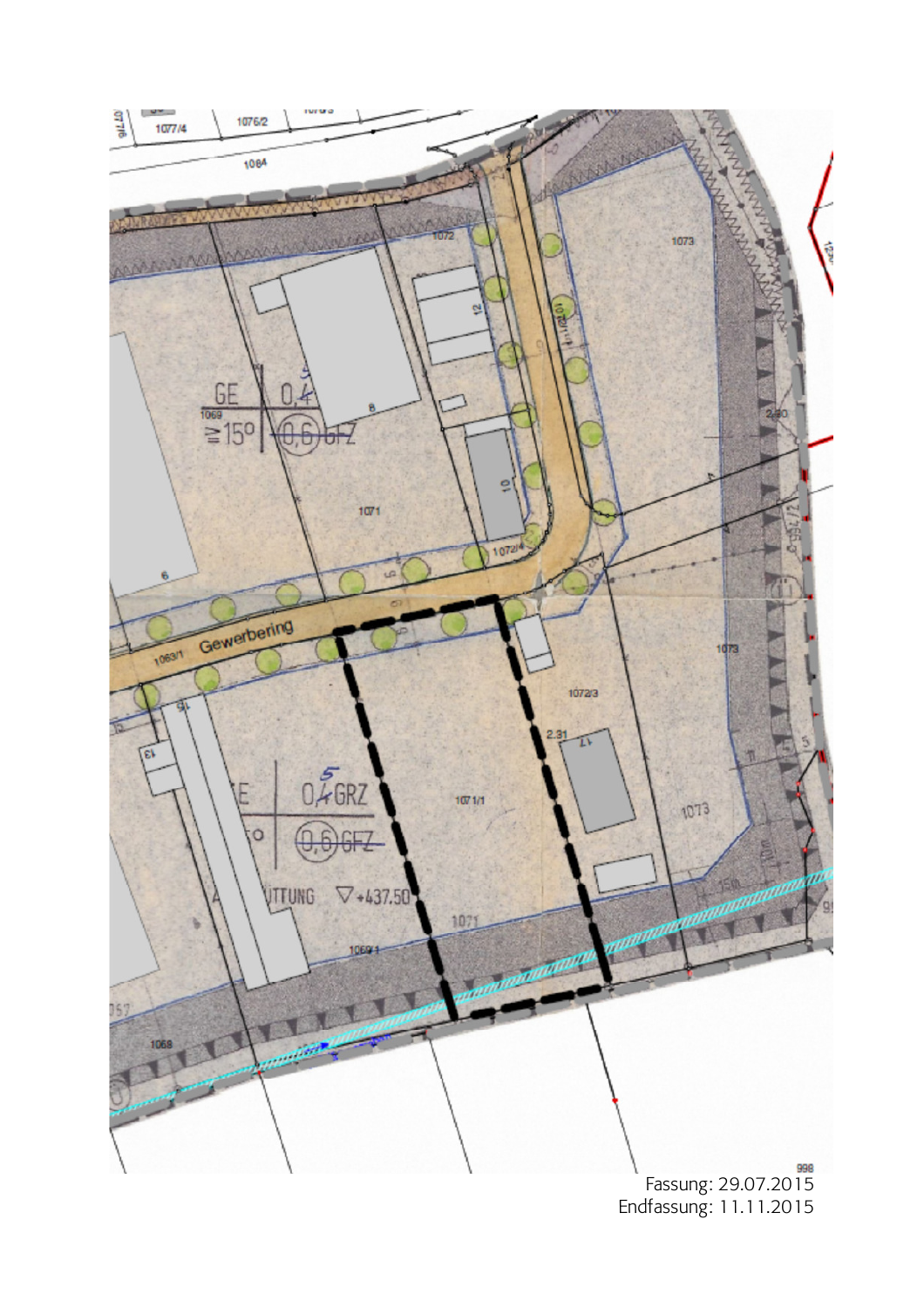# 3. Änderung des Bebauungsplanes Nr. 17 "Gewerbegebiet Buchbacher Straße"

Die Stadt Dorfen erlässt aufgrund

- der §§ 1-4 sowie 8 ff. des Baugesetzbuches (BauGB) - des Art. 23 der Gemeindeordnung für den Freistaat Bayern (GO) - des Art. 91 der Bayer. Bauordnung (BayBO) - der Verordnung über die bauliche Nutzung der Gründstücke (BauNVO) - der Verordnung über die Ausarbeitung der Bauleitpläne sowie über die Darstellung des Planinhalts (Planzeichenverordnung)

> in der zum Zeitpunkt des Satzungsbeschlusses gültigen Fassung diese Bebauungsplanänderung als Satzung.

Die übrigen Festsetzungen und Hinweise des rechtskräftigen Bebauungsplans vom 19.06.1980 einschließlich aller bisher erfolgten Änderungen gelten unverändert weiter.

A) Textliche Festsetzungen:

# 2. Art der baulichen Nutzung

Folgender Satz wird eingefügt:

"Ausnahmsweise sind Anlagen für kirchliche, kulturelle, soziale und gesundheitliche Zwecke zulässig."

#### 4. Sonstige Festsetzungen

4.6

Gemäß § 9 Abs. 2 BauGB kann in besonderen Fällen eine Nutzung für einen bestimmen Zeitraum zugelassen werden. Die durch diese Bebauungsplanänderung ausnahmsweise mögliche Errichtung von Anlagen für kirchliche, kulturelle, soziale und gesundheitliche Zwecke (§ 8 Abs. 3 Nr. 2 BauNVO) wird befristet auf 5 Jahre zugelassen. Nach Ablauf von 5 Jahren nach Rechtskraft der Bebauungsplanänderung hat der Bebauungsplan wieder in seiner Grundfassung mit der 1. und 2. Änderung Gültigkeit.

B) Hinweise:

# 2. Sonstige Hinweise

 $2.3$ 

Bei Baubeginn ist darauf zu achten, dass Telekommunikationslinien durch den Bau nicht beschädigt werden. Bei Baumpflanzungen ist ein Mindestabstand von 2,5 m zu bestehenden Telekommunikationslinien einzuhalten.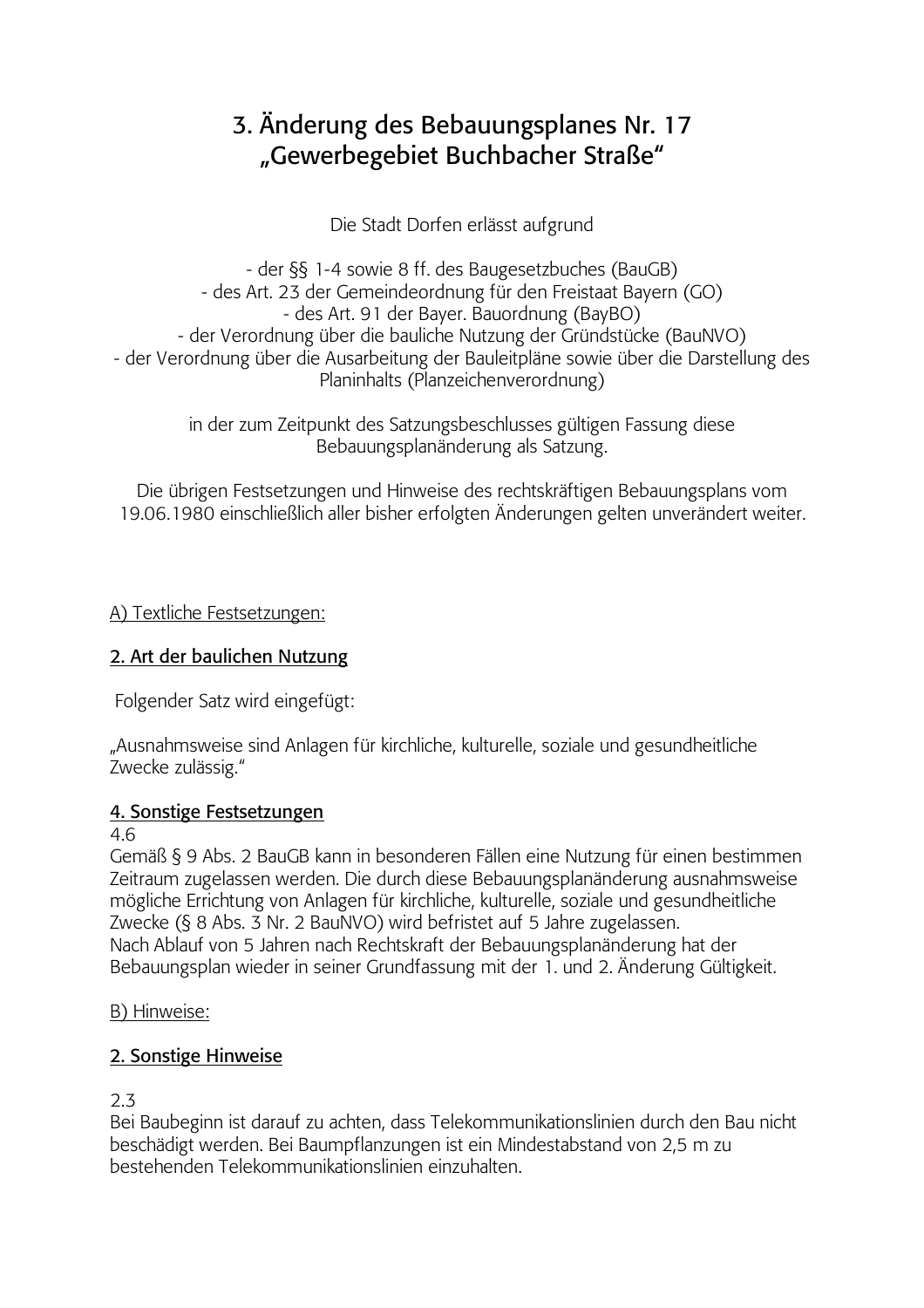Hinsichtlich geplanter Baumpflanzungen ist das "Merkblatt über Baumstandorte und unterirdische Ver- und Entsorgungsanlagen" der Forschungsgesellschaft für Straßen- und Verkehrswesen, Ausgabe 1989 – siehe hier unter Abschnitt 3- zu beachten. Es ist sicherzustellen, dass durch Baumpflanzungen der Bau, die Unterhaltung und Erweiterung der Telekommunikationslinien nicht behindert werden.

 $2.4$ 

Bodendenkmäler, die bei der Verwirklichung von Bauvorhaben zutage kommen, unterliegen der Meldepflicht nach Art. 8 DSchG. Sie sind dem Bayerischen Landesamt für Denkmalpflege unverzüglich anzuzeigen.

Planverfasser: Bauverwaltung Dorfen Rathausplatz 2 84405 Dorfen

Dorfen, 11.11.2015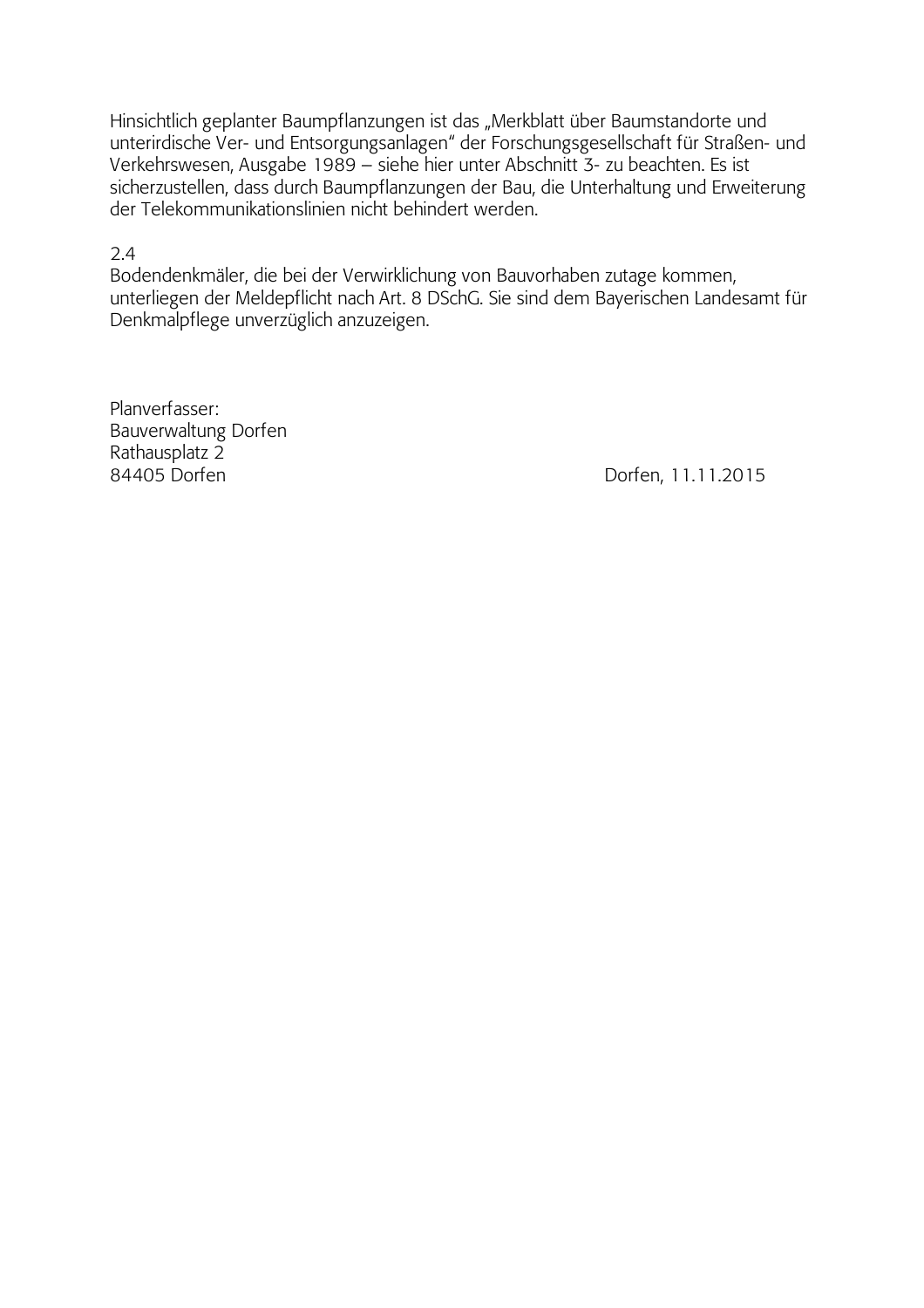#### $\Phi$ *Verfahrensvermerke:*

Der Beschluss zur 3. Änderung des Bebauungsplanes Nr. 17 "Gewerbegebiet Buchbacher Straße" wurde vom Bau- und Verkehrsausschuss am 29.07.2015 gefasst und am 31.08.2015 ortsüblich bekannt gemacht  $(\S$  2 Abs. 1 BauGB)

Die öffentliche Auslegung nach§3 Abs. 2 BauGB der Bebauungsplanänderung in der 3AF !"&'D(D&()A-F-4- !"5555555555555555 durchgeführt.

Die Einholung der Stellungnahmen nach § 4 Abs. 2 BauGB wurde in der Zeit vom 55555555D55555555DDA-\*,D

Der Satzungsbeschluss zur 3. Änderung des Bebauungsplanes Nr. 17 "Gewerbegebiet Buchbacher Straße" in der Fassung vom ......................... wurde vom Bau- und \$-%-AA"55555555555D-\*-.(/DA0D

!\*-F8555555555

 gel

DDDDDDDDDDDDDDDDDDDDDDDDDDDDDDDDDDDDDDDDDDDDDDDDDDDDDDDDDDDDDDDDDDDD

Heinz Grundner 1. Bürgermeister

Die ortsübliche Bekanntmachung des Satzungsbeschlusses erfolgte am …………………… Hierbei wurde auf die Rechtsfolgen der §§ 44 und 215 BauGB sowie auf die Einsehbarkeit der Bebauungsplanänderung hingewiesen. Mit der Bekanntmachung trat die Bebauungsplanänderung in der Fassung vom ………… in Kraft (§ 10 Abs. 3 BauGB).

Dorfen, .......................

 gel

DDDDDDDDDDDDDDDDDDDDDDDDDDDDDDDDDDDDDDDDDDDDDDDDDDDDDDDDDDDDDDDDDDDDD Heinz Grundner 1. Bürgermeister